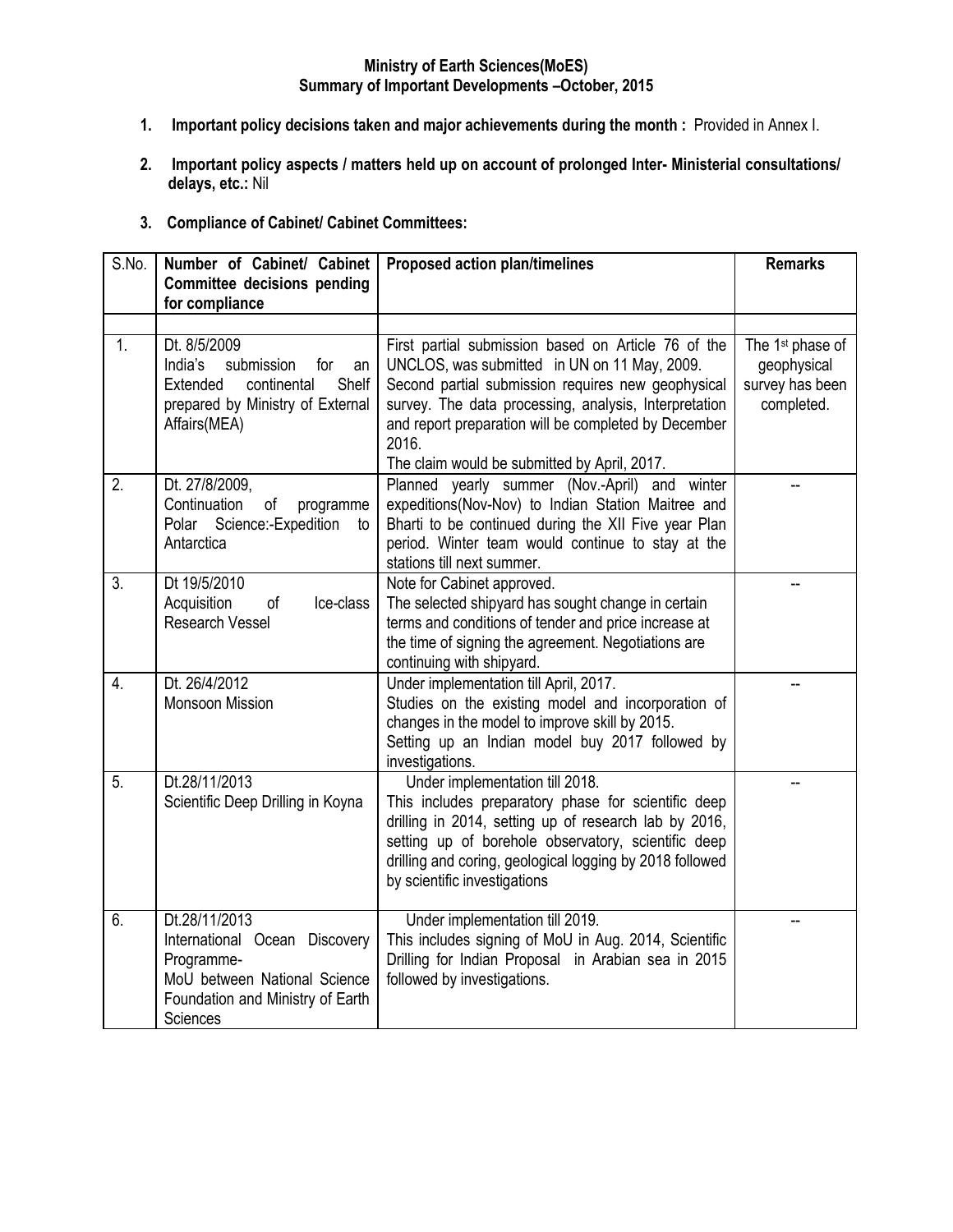## **4. Compliance of COS decisions:**

| S.No.<br>Number of COS decisions pending for<br>compliance                                                                                                                                                                                                                                                                                                                                                                                                                                                                                                                                                                                                                                                                                                                                                                                                                                                                                                                                                                                                                                                 | Proposed action plan/timelines                                                                                                                                                                                                                                                                                                                                                                                                                                                                     | <b>Remarks</b> |
|------------------------------------------------------------------------------------------------------------------------------------------------------------------------------------------------------------------------------------------------------------------------------------------------------------------------------------------------------------------------------------------------------------------------------------------------------------------------------------------------------------------------------------------------------------------------------------------------------------------------------------------------------------------------------------------------------------------------------------------------------------------------------------------------------------------------------------------------------------------------------------------------------------------------------------------------------------------------------------------------------------------------------------------------------------------------------------------------------------|----------------------------------------------------------------------------------------------------------------------------------------------------------------------------------------------------------------------------------------------------------------------------------------------------------------------------------------------------------------------------------------------------------------------------------------------------------------------------------------------------|----------------|
|                                                                                                                                                                                                                                                                                                                                                                                                                                                                                                                                                                                                                                                                                                                                                                                                                                                                                                                                                                                                                                                                                                            |                                                                                                                                                                                                                                                                                                                                                                                                                                                                                                    |                |
| $\mathbf{1}$ .<br>Dt 14/08/2014<br>PROPOSAL FOR KRILL FISHING<br>MoES, in collaboration with MEA, will study the<br>experience of different countries showing varied<br>interest in krill fishing so that India could learn<br>from their experiences.MEA, in collaboration<br>with MoES, will examine and identify the<br>countries with which India can collaborate for<br>krill fishing. MoES will ascertain the interest of<br>Indian industry in krill fishing and also explore<br>the feasibility of Indian companies collaborating<br>directly with foreign companies MoES will study<br>legislations enacted by other member countries<br>before finalising the draft legislation as part of<br>international convention obligations.<br>MoES will bring out a paper on krill fishing giving<br>a detailed account of demand analysis, financial<br>viability, interest of industry, experiences of<br>other countries, criteria for fishing license,<br>existing knowledge gap, etc. Thereafter, the<br>CoS will meet again to decide whether India<br>should engage in commercial krill fishing. | The Ministry has examined the aspect of<br>Krill fishing. Japan & Norway have<br>developed expertise and these countries<br>have been tentatively identified for<br>collaboration on Krill fishing.<br>Their<br>experiences have been obtained. Indian<br>Industries have been approached for Krill<br>fishing to ascertain their interests.<br>However, so far we have not received any<br>response. The draft paper is prepared and<br>suggestions of Cabinet Secretariat have<br>been obtained. |                |

- **5. Cases of sanction for prosecution pending in the Ministry for more than three months:** Nil
- **6. Particulars of cases in which there has been a departure from the Transaction of Business rules of established policy of the Government:** Nil
- **7. Status of implementation of e-Governance :** Under process

#### **8. Status of Public grievances:**

| No. Of Public Grievances | redressed | during   No. Of Public Grievances pending at the end of the |
|--------------------------|-----------|-------------------------------------------------------------|
| the month                |           | month                                                       |
| 35                       |           | 30                                                          |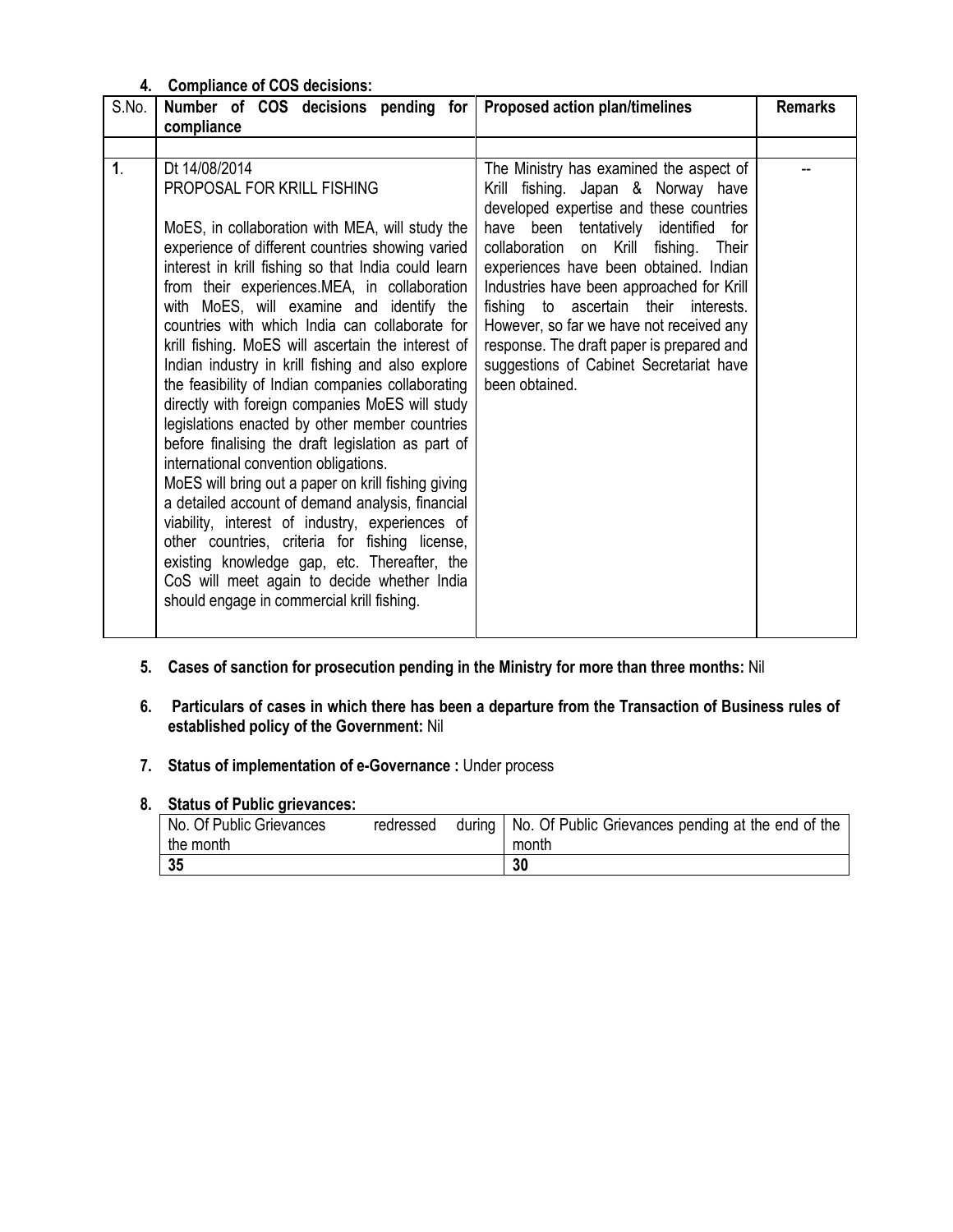#### **Annex-I**

#### **Important policy decision taken and major achievements**

Indian National Centre for Ocean Information Services(INCOIS), an autonomous institute under Ministry of Earth Sciences in collaboration with Ministry of Home Affairs (MHA) has conducted a Tsunami Mock Drill on September 26, 2015 for the eastern coastal states (Andhra Pradesh, Odisha, Puducherry, Tamil Nadu and West Bengal) to improve awareness and preparedness of administrators and the general public. As part of the drill, the warning system was tested using a scenario of magnitude 9.0 earthquake in the Andaman Islands region during 9:30 hrs - 13:30 hrs IST disseminating 7 bulletins through Email, Fax and SMS. All the states/UTs who has participated in the drill has taken it down to the public level and evacuated at 11 villages in Andhra Pradesh, 6 districts in Odisha, 4 villages in Tamil Nadu and 6 villages in West Bengal.

Tidal flooding/wave surge alerts associated with the perigean spring tide and the high swells was issued during 26 September 2015 - 4 October 2015. This forewarning helped many coastal communities along the coasts of Kerala, Tamil Nadu, Andhra Pradesh and West Bengal.

#### **Minimum Government, Maximum Governance**

Agromet Advisories were communicated to 115 lakhs farmers of the country through mobile SMS and IVR (Interactive Voice Response) Technology.

Adverse weather SMS warning are being sent through mobiles to State Govt. officials / Disaster related officials /Central Govt. Organization/Common men.

| Observation Type                                            | Target | Commissioned up to<br>October, 2015 | Existing | Total | Data reporting |
|-------------------------------------------------------------|--------|-------------------------------------|----------|-------|----------------|
| Automatic Weather<br>Station (AWS)                          | 550    | 555                                 | 125      | 680   | 416            |
| Automatic Rain<br>Gauge(ARG)                                | 1350   | 1291                                |          | 1291  | 526            |
| <b>GPS Sonde</b>                                            | 10     | 36                                  | 4        | 37    | 37             |
| Doppler Weather<br>Radar(DWR)                               | 23     | 17                                  | 5        | 22    | 14             |
| Ozone                                                       | 17     | 15                                  |          | 15    | 15             |
| <b>Other Rain Gauges</b><br>excluding ARG and<br><b>AWS</b> |        |                                     |          |       | 2235@          |
| Aviation                                                    |        | 72                                  |          | 72    | 72             |
| Agro-meteorology                                            | 267    | 264                                 |          | 264   | 160            |

## **Atmospheric Observation Systems Network**

@ Data received from various agencies viz. Air Force, Railways, Central Water Commission, State Agriculture, State Irrigation and ESSO-India Meteorological Department (IMD)

## **Atmospheric Processes, Modeling and Services**

## **Rainfall in October, 2015**

Rainfall was excess in 1, normal in 6 and deficient/scanty in 30 of 36 meteorological sub- divisions. The actual rainfall for the month was 42.8 mm against the normal rainfall of 80.9 mm.

#### **Significant Weather event**

A depression formed over the Arabian Sea on  $9<sup>th</sup>$  October morning from a low level circulation embedded in the eastwest shear zone passing through eastcentral Arabian Sea. It moved north-northwestwards and intensified into a deep depression on 10<sup>th</sup>morning. Itfurther moved north-northwestward direction and maintained its intensity till 11<sup>th</sup> morning. Later on it weakened gradually and dissipated over the sea itself.

Southwest monsoon withdrew from entire country on 19<sup>th</sup> October 2015

Northeast monsoon rains commenced over Tamil Nadu & adjoining south Peninsular India on 28<sup>th</sup> October 2015.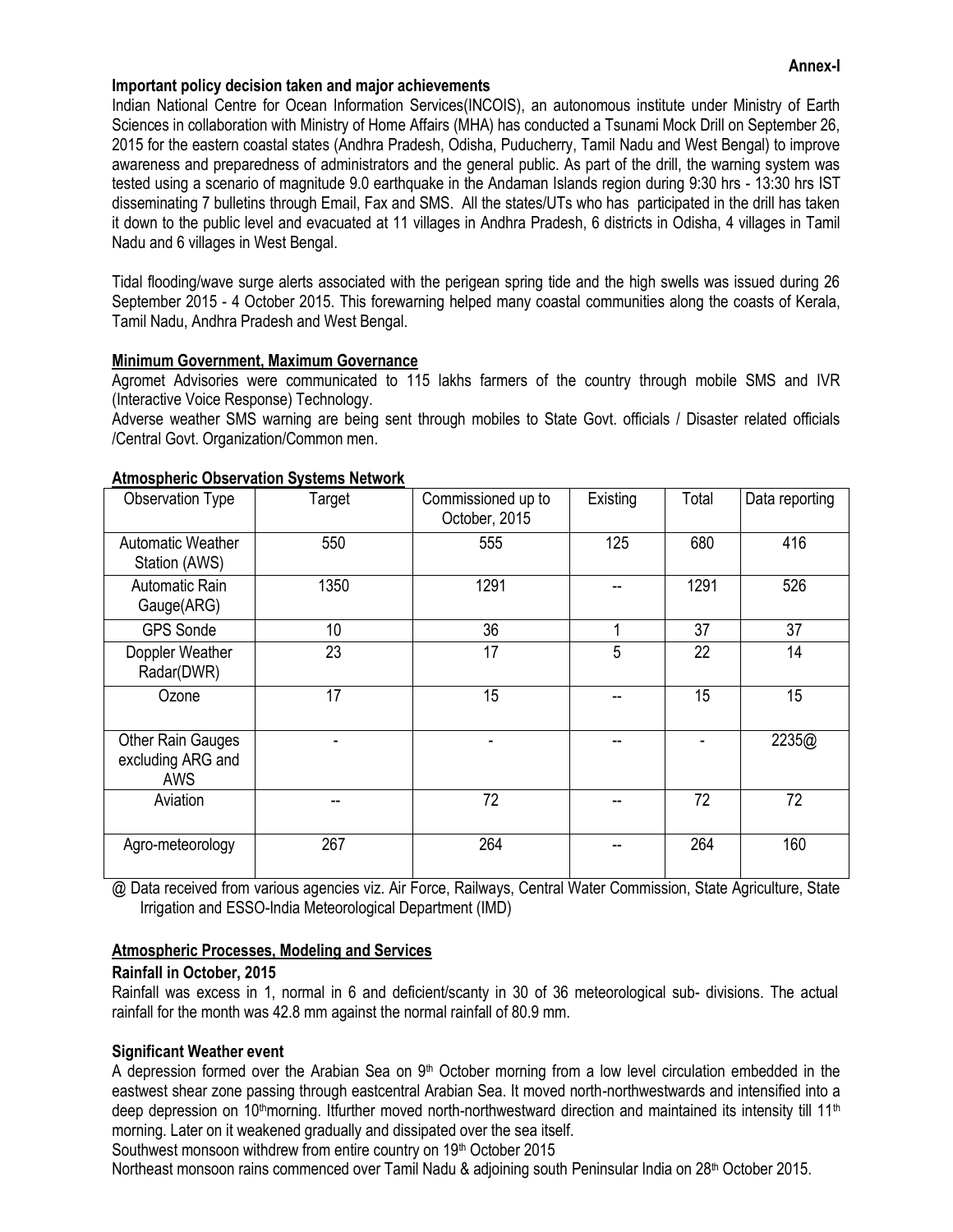## **Modelling**

The latest high resolution (T382 spectral resolution) research version of the coupled model (CFS Version 2) has been used to generate the experimental forecast for the 2015 NE Monsoon season rainfall (over Indian region) using the September initial conditions with 48 ensembles (by Seasonal Prediction group). The prediction indicated above normal rainfall and above normal temperatures over India for NDJ, and DJF months. Predictions are made available at<http://www.tropmet.res.in/monsoon/seasonal/>

The experimental real-time extended range prediction based on  $23<sup>rd</sup>$  October 2015 initial condition was generated and is made available at [http://www.tropmet.res.in/erpas/.](http://www.tropmet.res.in/erpas/) MJO forecast, This Multi model Ensembles (MME) forecast has been prepared using CFS (T126 and T382) and GFS (T126 and T382). Each resolution of CFS and GFS is having 11 ensemble members. Minimum, maximum temperature forecasts and pentad wise temperature anomalies are also available in the same link.

## **Monsoon Weather Reports, Maps and Crop Yield Forecast**

Daily All India Weather Summary and Weekly Weather Reports have been brought out.

Crop yield forecast at planting stage (F1) for *Kharif*2015 for 8 states (Gujarat, Haryana, Karnataka, Maharashtra, Madhya Pradesh, Punjab, Rajasthan and Telangana) were issued on 30<sup>th</sup> October 2015.

Four weekly and cumulative Standardized Precipitation Index (SPI) maps were prepared for the weeks ending 7. 14. 21. 28 October.

Three Drought Outlook Maps for the weeks of 1-7 Oct ,8-14 Oct. and 15-21 Oct. for SW Monsoon Season and for the week 22-28 Oct. for NE Monsoon for 5 sub-divisions were prepared and uploaded on IMD Pune website.

Three weekly Aridity anomaly reports and maps for the period Oct. 1-7, 8-14, 15-21 and for the week 22-28 Oct for NE Monsoon for 5 sub-divisions were uploaded on IMD Pune website. Two Biweekly Aridity anomaly maps and reports for the period 24 Sept. – 7 Oct. and 8-21 Oct during SW monsoon season and also issued to M/o Agriculture. Four weekly aridity anomaly reports for the period Oct. 1-7, 8-14, 15-21, 22-28 Oct.were prepared and sent for input in Agro Advisory Services.

#### **Geoscience Research Seismological Observational Network**

| Observation Type    | Target for XII Plan | Commissioned so far | Data reporting during the month |
|---------------------|---------------------|---------------------|---------------------------------|
| Seismic stations    | 130                 | 85                  |                                 |
| <b>GPS</b> stations | 40                  |                     | 19                              |

## **Earthquake and Tsunami monitoring**

Earthquake: 11 earthquakes were monitored in the Indian region out of which 6 events were greater than magnitude (M) of 5.0.

An earthquake of magnitude 7.5 occurred on 26 October 2015 at 14:.40 hrs. IST in Afghanistan about 260 km northnortheast of Kabul. The event, which comes under the category of "**Major earthquake**", felt severely in all cities of northern states of India, including Delhi and NCR. The fault plane solution determined by NCS suggests that the earthquake occurred on a north-south oriented, south dipping and steep plane with predominantly reverse motion on it. This earthquake is the largest earthquake in past fifty years from the Hindukush region.

Tsunami**:** 2 major seabed earthquakes (M> 6) with a potential to generate tsunami were monitored. This information was provided within 12 minutes of occurrence of the earthquake for one event and between 12-15 minutes for another event.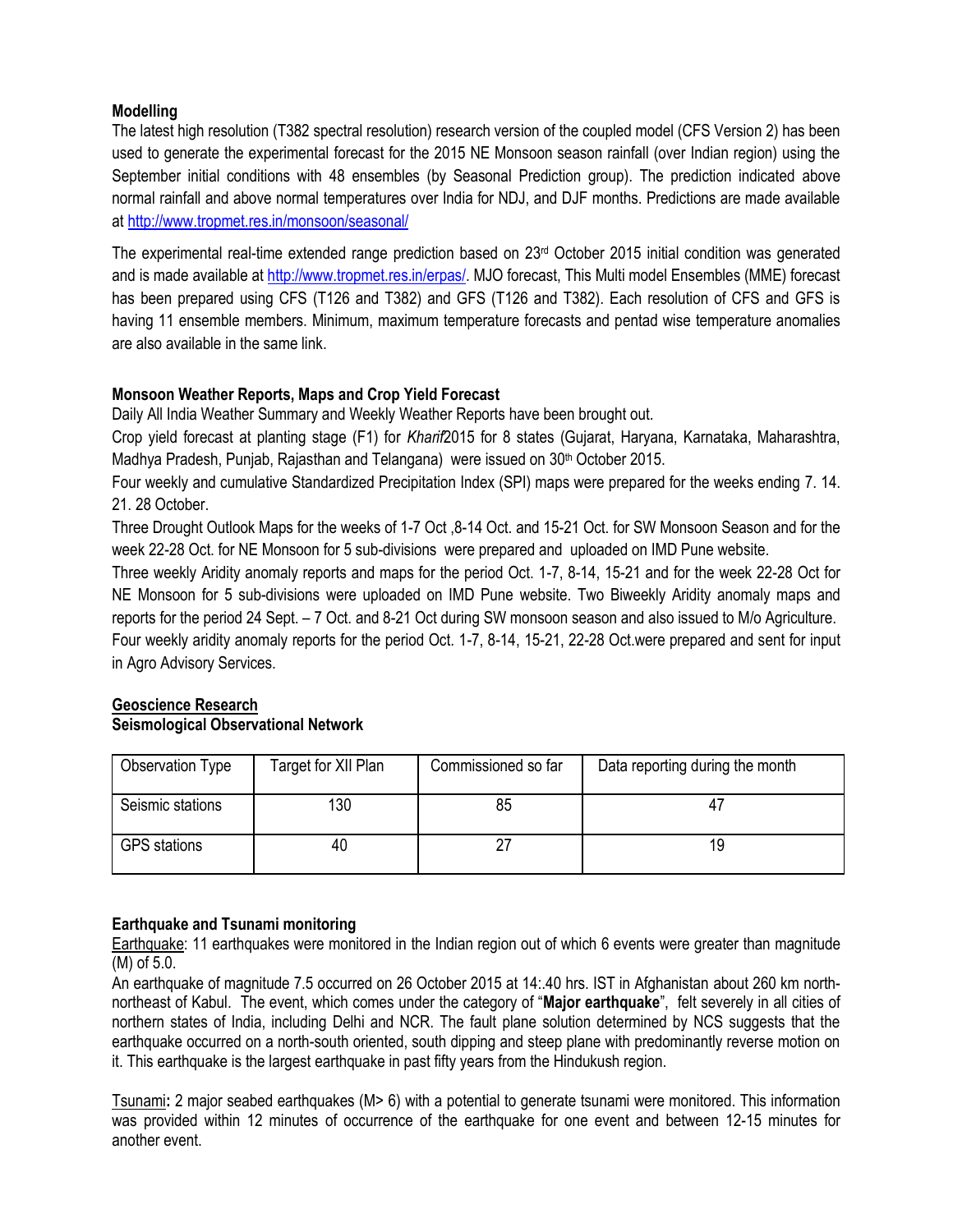## **Ocean Observation System**

| Type of Platform                        | Target | Commissioned<br>till October, 2015 | Data received during<br>October, 2015 |
|-----------------------------------------|--------|------------------------------------|---------------------------------------|
| Argo Float                              | 200    | 266                                | 126*                                  |
| <b>Drifters</b>                         | 150    | 144                                | $7^*$                                 |
| Moored Buoys                            | 16     | 28                                 | 17                                    |
| <b>Tide Gauges</b>                      | 36     | 25                                 | 19                                    |
| High Frequency(HF) Radars               | 10     | 10                                 | 10                                    |
| <b>Current Meter Array</b>              | 10     | 11                                 | 5                                     |
| Acoustic Doppler Current Profiler(ADCP) | 20     | 21                                 | 16                                    |
| Tsunami Buoys                           | 7      | 7                                  | 6                                     |
| Wave Rider Buoy                         | 16     | 11                                 | 9                                     |

\*The remaining floats/drifters have completed their life time and as such no data can be received from them.

## **Ocean Science Services**

| No | Types of forecasts                                                                                       | No. of advisories issued<br>during the month |
|----|----------------------------------------------------------------------------------------------------------|----------------------------------------------|
|    | Integrated Potential Fishing Zone (PFZ) advisories (Sea<br>Surface Temperature(SST), Chlorophyll., wind) | 30                                           |
| 2. | Ocean State Forecast (OSF)-Wave, Wind, Currents, SST,<br>MLD and D20 forecasts                           | 30                                           |
| 4. | Near Real time global ocean analysis (5-day averaged)                                                    | 6                                            |
| 5. | Real time global ocean analysis (daily)                                                                  | 24                                           |
| 6. | <b>Coral Bleaching Alert System</b>                                                                      | 10                                           |

## **Polar Science and Cryosphere**

Setting up of a camp in Himalaya: – The highly challenging activities to the logistics through the transportation of field station components have been completed and the basic outer structure of the Field Station was completed.

Fourth summer batch of Indian Arctic expedition left for Ny-Ålesund, Arctic on 2 Oct 2015. Projects pertaining to the study of atmospheric science and long term monitoring of Kongsfjorden (hydrography, biology and microbiology) have been successfully implemented during fourth summer batch of Indian Arctic expedition.

#### **Ocean Technology**

As a part of experimentation on post-installation of the Low temperature thermal desalination technology at North Chennai Thermal power plant, after continuous experimentation and data collection, presently, the plant is able to generate fresh water of 2 ppm quality**.**

## **Capacity Building and Outreach**

Forecast Demonstration Project (FDP) on land falling cyclones over Bay of Bengal and Arabian Sea is being conducted from 15 October to 30 November with collaboration with sister scientific organisation of Ministry of Earth Sciences like NCMRWF and INCOIS; academic institutions like IIT Delhi and IIT Bhubaneswar; and other organisations of Govt. of India such as Indian Air Force, Indian Navy and ISRO.

Inception Winter South Asian Seasonal Climate Outlook Forum (WinSASCOF-1) meeting and 1<sup>st</sup> Climate Services Users Forum for Agriculture (CSUF-Ag1) were organised by IMD, IITM, WMO and RIMES, Bangkok from 14<sup>th</sup> to